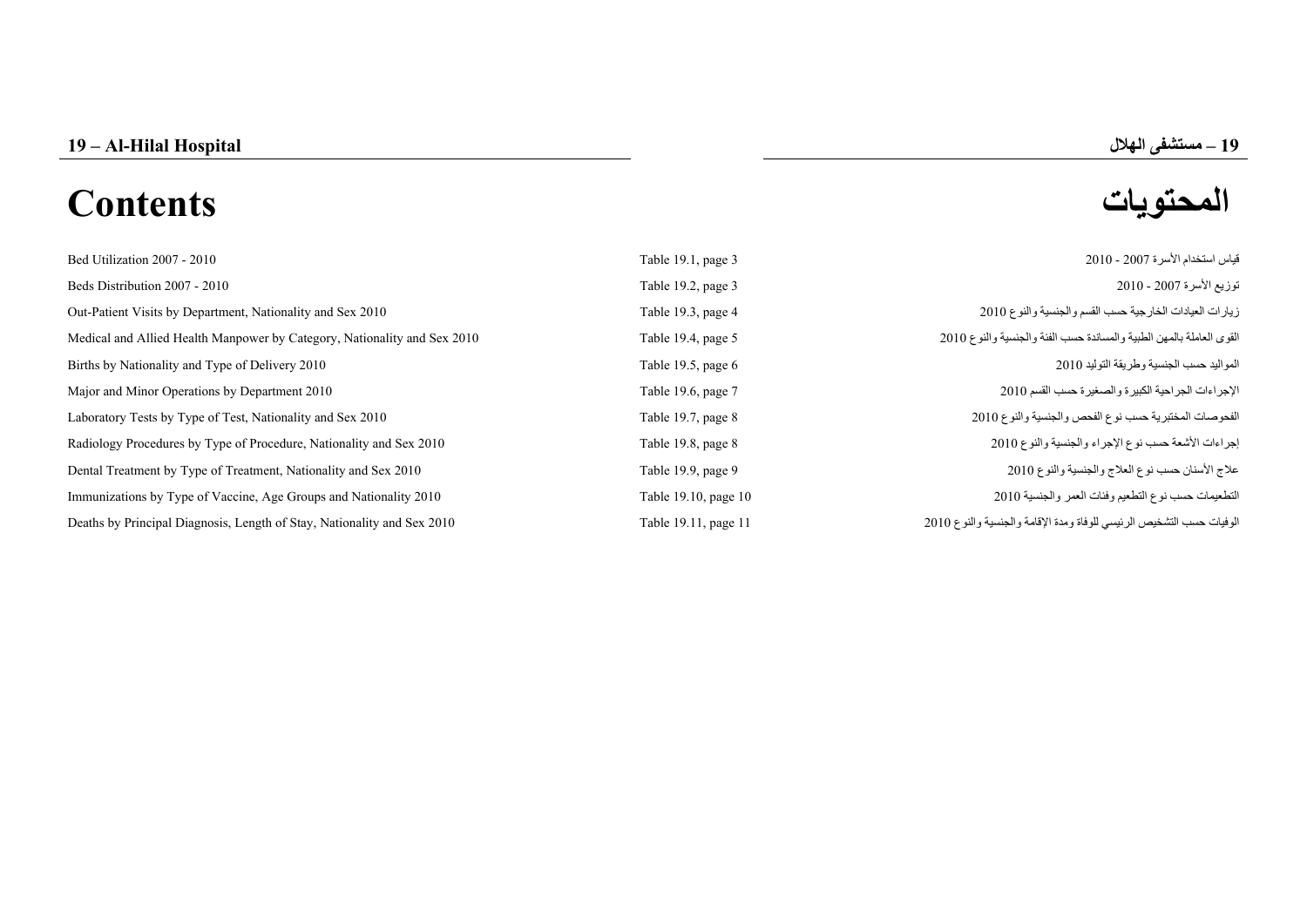# **قياس استخدام األسرة 2007 - 2010 Bed Utilization 2007 - 2010 جدول 19.1 Table**

<span id="page-1-0"></span>

| <b>Description</b>      | 2010   | 2009   | 2008   | 2007   | البيان                 |
|-------------------------|--------|--------|--------|--------|------------------------|
| Total admissions        | 2,689  | 2,172  | 934    | 431    | إجمالي الدخول          |
| Total discharges        | 2,680  | 2,171  | 928    | 431    | إجمالي الخروج          |
| Number of beds          | 45     | 45     | 45     | 45     | عدد الأسر ة            |
| Bed days available      | 16,425 | 16,425 | 16,470 | 16,425 | أيام الأسرة            |
| Patient days-overnight  | 8,288  | 6,202  | 1,771  | 820    | أيام المرضي            |
| Patients days < 1 day   | 293    | 400    | 1,324  | 752    | أيام المرضى أقل من يوم |
| Total patients days     | 8,581  | 6,602  | 3,095  | 1,572  | جملة أيام المرضى       |
| Bed occupancy rate      | 52.2   | 40.2   | 18.8   | 9.6    | معدل أشغال السرير      |
| Turnover rate           | 59.6   | 48.2   | 20.6   | 9.6    | معدل دوران السرير      |
| Turnover interval       | 2.9    | 4.5    | 14.4   | 34.5   | فترة فراغ السرير       |
| Average daily admission | 7.4    | 6.0    | 2.6    | 1.2    | متوسط الدخول اليومي    |
| Average daily discharge | 7.3    | 5.9    | 2.5    | 1.2    | متوسط الخروج اليومي    |
| Average length of stay  | 3.2    | 3.0    | 3.3    | 3.6    | منّه سط مدة الأقامة    |

#### **Beds Distribution 2007 - 2010 جدول 19.2 Table توزيع األسرة 2007 - 2010**

| <b>Service</b>                    | 2010 | 2009 | 2008 | 2007 | الخدمة                                            |
|-----------------------------------|------|------|------|------|---------------------------------------------------|
| Private Ward (VIP)                |      |      |      |      | الجناح الخاص                                      |
| Intensive Care Unit               | J.   | 3    | 3    | 3    | -<br>وحدة العناية القصوي                          |
| Medical / Surgical                | 32   | 32   | 32   | 32   | الباطنية / الجراحة                                |
| Obstetrics / Gynecology           | 8    | 8    | 8    | 8    | أمراض النساء والولادة                             |
| <b>Total</b>                      | 45   | 45   | 45   | 45   | الجملة                                            |
| Neonatal / Special Care Baby Unit |      | 3    | 3    |      | الأجنة المبكر ة / و حدة العناية الخاصة بالمو اليد |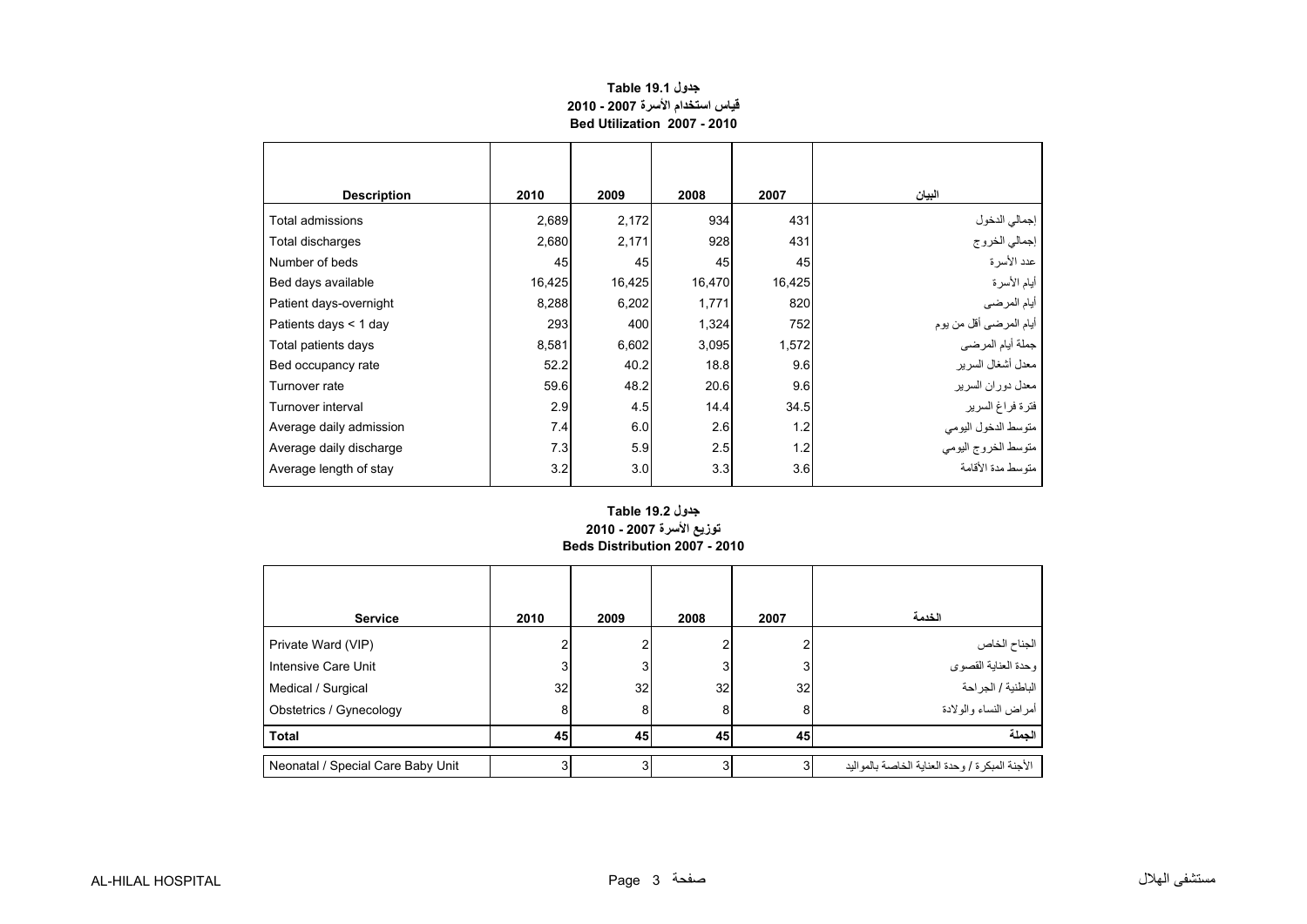<span id="page-2-0"></span>

|                             | الجملة<br>Total |        |           | Non-Bahraini<br>غير بحريني |        | <b>Bahraini</b> |        | بحريني |           |                       |
|-----------------------------|-----------------|--------|-----------|----------------------------|--------|-----------------|--------|--------|-----------|-----------------------|
|                             |                 |        |           |                            |        |                 |        |        |           |                       |
|                             | الجملة          | أنشى   | ذكر       | الجملة                     | أنشى   | ذكر             | الجملة | أنشى   | ذكر       |                       |
| <b>Department</b>           | Total           | Female | Male      | <b>Total</b>               | Female | Male            | Total  | Female | Male      | القسم                 |
| Accident & Emergency Clinic | 9,797           | 3,663  | 6,134     | 4,195                      | 875    | 3,320           | 5,602  | 2,788  | 2,814     | عيادة الطوارئ         |
| <b>General Practice</b>     | 10,525          | 6,525  | 4,000     | 5,563                      | 3,054  | 2,509           | 4,962  | 3,471  | 1,491     | الطب العام            |
| Dental                      | 11,622          | 5,596  | 6,026     | 4,598                      | 1,736  | 2,862           | 7,024  | 3,860  | 3,164     | الأسنان               |
| Medical                     | 18,732          | 6,719  | 12,013    | 11,472                     | 2,940  | 8,532           | 7,260  | 3,779  | 3,481     | الأمراض الباطنية      |
| Obstetrics & Gynecology     | 13,060          | 13,060 | <b>NA</b> | 8,382                      | 8,382  | <b>NA</b>       | 4,678  | 4,678  | <b>NA</b> | أمراض النساء والولادة |
| Paediatrics                 | 15,593          | 7,098  | 8,495     | 11,662                     | 5,351  | 6,311           | 3,931  | 1,747  | 2,184     | أمراض الأطفال         |
| Surgical                    | 8,429           | 2,398  | 6,031     | 5,149                      | 1,185  | 3,964           | 3,280  | 1,213  | 2,067     | الجراحة               |
| Orthodentic                 | 6,085           | 4,180  | 1,905     | 1,763                      | 965    | 798             | 4,322  | 3,215  | 1,107     | تقويم الأسنان         |
| Orthopedics                 | 15,577          | 6,102  | 9,475     | 7,202                      | 1,862  | 5,340           | 8,375  | 4,240  | 4,135     | العظام والكسور        |
| Ear, Nose & Throat          | 11,989          | 5,326  | 6,663     | 5,583                      | 2,008  | 3,575           | 6,406  | 3,318  | 3,088     | أنف وأذن وحنجرة       |
| Ophthalmology               | 5,470           | 2,220  | 3,250     | 3,298                      | 1,068  | 2,230           | 2,172  | 1,152  | 1,020     | العيون                |
| Urology                     | 4,897           | 1,888  | 3,009     | 2,908                      | 1,145  | 1,763           | 1,989  | 743    | 1,246     | المسالك البولية       |
| <b>Total</b>                | 131,776         | 64,775 | 67,001    | 71,775                     | 30,571 | 41,204          | 60,001 | 34,204 | 25,797    | الجملة                |

## **زيارات العيادات الخارجية حسب القسم والجنسية والنوع <sup>2010</sup> Out-Patient Visits by Department, Nationality and Sex 2010 جدول 19.3 Table**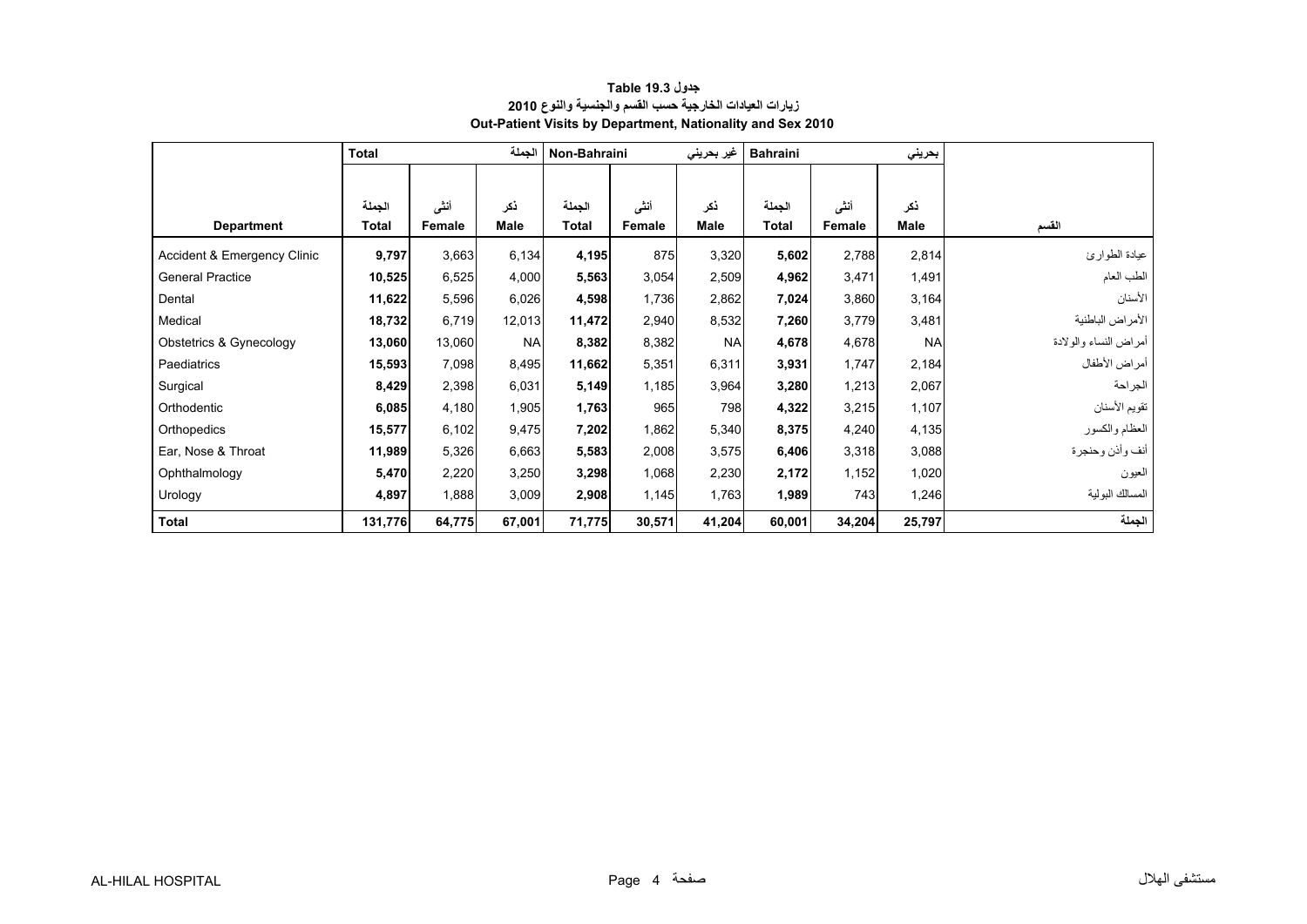#### **القوى العاملة بالمھن الطبية والمساندة حسب الفئة <sup>و</sup> الجنسية <sup>و</sup> النوع <sup>2010</sup> Medical and Allied Health Manpower by Category, Nationality and Sex 2010 جدول 19.4 Table**

<span id="page-3-0"></span>

|                                                         | <b>Total</b>    |               | الحملة | Non-Bahraini    |        | Bahraini   غیر بحرین <i>ي</i> |              | بحريني |        |                             |
|---------------------------------------------------------|-----------------|---------------|--------|-----------------|--------|-------------------------------|--------------|--------|--------|-----------------------------|
|                                                         |                 |               |        |                 |        |                               |              |        |        |                             |
|                                                         | الجملة          | أنشى          | ذكر    | الجملة          | أنشى   | ذكر                           | الجملة       | أنشى   | ذكر    |                             |
| Category                                                | Total           | Female        | Male   | <b>Total</b>    | Female | Male                          | <b>Total</b> | Female | Male   | الفئة                       |
| Physicians                                              | 30 <sub>1</sub> | $6 \mid$      | 24     | 28              | 6      | 22                            |              |        | $\sim$ | الأطباء                     |
| Dentists                                                |                 |               |        |                 |        |                               |              |        |        | أطباء الأسنان               |
| Pharmacists & Technicians                               |                 | 2             |        |                 |        |                               |              |        |        | الصيادلة وفنيو صيدلة        |
| Nurses *                                                | 34              | 34            |        | 33 <sup>1</sup> | 33     |                               |              |        |        | الممرضات *                  |
| Laboratory Technologists & Technicians                  |                 |               |        |                 |        |                               |              |        |        | مطلو وفنيو مختبر            |
| Radiographers & Technicians                             |                 | $\mathcal{P}$ |        | 3               |        |                               |              |        |        | مصورو وفنيو أشعة            |
| Physiotherapists, Occupational Therapists & Technicians |                 |               |        |                 |        |                               |              |        |        | فنيو علاج طبيعي وتأهيل مهني |

\* العدد لا يشمل الصرضين العمليين والفئات الأقل . . . . . . . " " محمد لا يشمل الممرضين المعليين والفئات الأقل و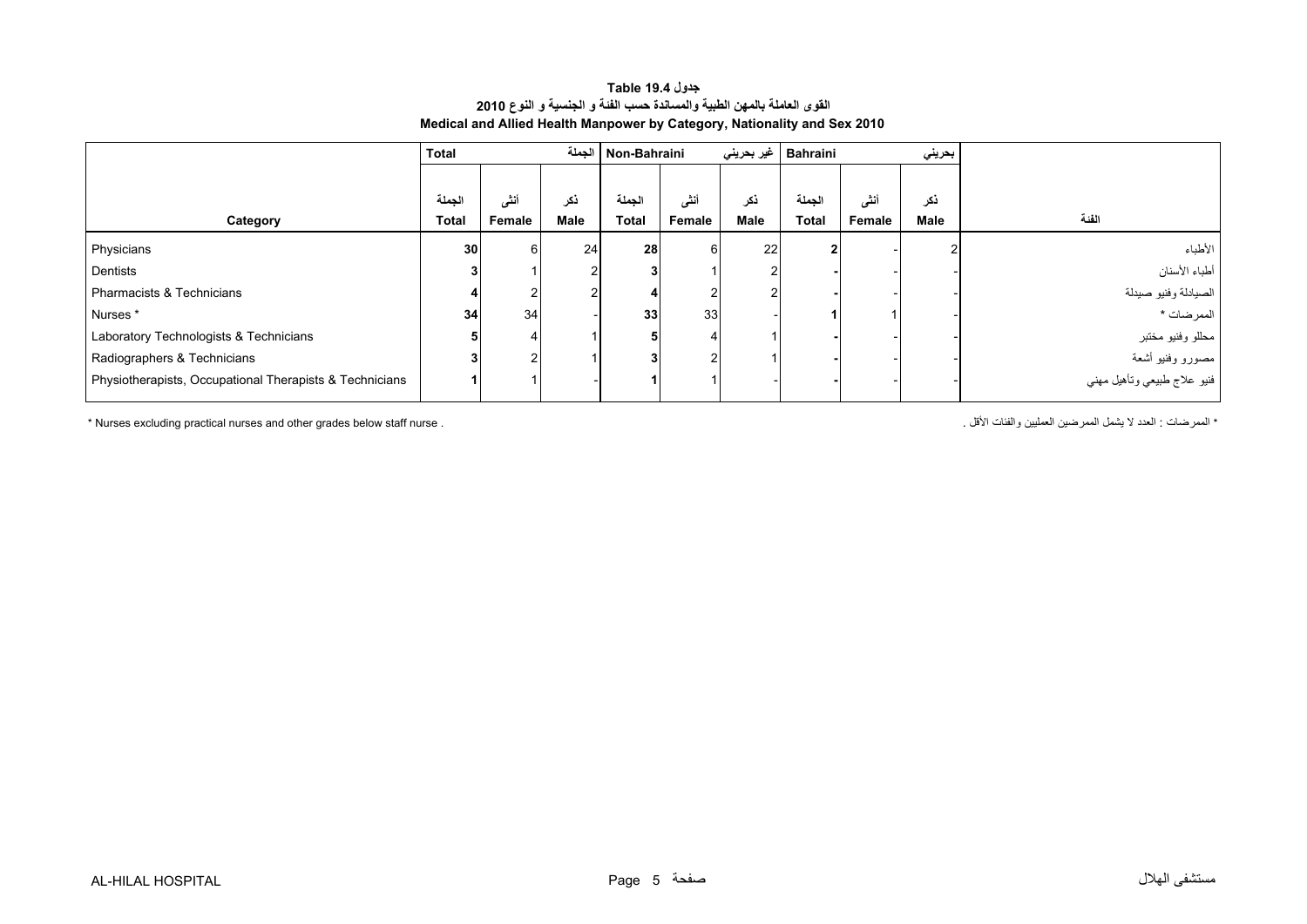<span id="page-4-0"></span>

|                           |               |               |                   | <b>Live Births</b>   |                |                      | المواليد الأحياء |                                             |
|---------------------------|---------------|---------------|-------------------|----------------------|----------------|----------------------|------------------|---------------------------------------------|
| <b>Births</b>             | جملة          | المواليد      | جملة المواليد     | Premature            | الخدج          | <b>Full Term</b>     | مكتمل            | المواليد                                    |
|                           | المواليد      | الموتى        | الأحياء           | مشوه                 | سليم           | مشوه                 | سليم             |                                             |
| Nationality / type        | <b>Total</b>  | Still         | <b>Total Live</b> | Congenital           | <b>Normal</b>  | Congenital           | Normal           | الجنسية / طريقة التوليد                     |
| of delivery               | <b>Births</b> | <b>Births</b> | <b>Births</b>     | <b>Abnormalities</b> |                | <b>Abnormalities</b> |                  |                                             |
| <b>Bahraini</b>           |               |               |                   |                      |                |                      |                  | بحريني                                      |
| Normal Delivery           |               |               |                   |                      |                |                      |                  | ولادة طبيعية                                |
| Vertex                    | 5             |               | 5                 |                      | 2              |                      |                  | ر أسي 3                                     |
| <b>Breech</b>             |               |               |                   |                      |                |                      |                  | مقعدة ا-                                    |
|                           |               |               |                   |                      |                |                      |                  |                                             |
| <b>Assisted Delivery</b>  |               |               |                   |                      |                |                      |                  | ولادة بالمساعدة                             |
| Vacuum                    |               |               |                   |                      |                |                      |                  | شفط -                                       |
| Forceps                   |               |               |                   |                      |                |                      |                  | جفت ا -                                     |
| Caesarian section         | 5             |               | 5                 |                      |                |                      |                  | قيصرية 5                                    |
| <b>Total Bahraini</b>     | 10            |               | 10                |                      | $\mathbf{2}$   |                      | 8                |                                             |
| Non-Bahraini              |               |               |                   |                      |                |                      |                  | الجملة بحرين <i>ي</i><br>غير بحرين <i>ي</i> |
| Normal Delivery           |               |               |                   |                      |                |                      |                  | ولادة طبيعية                                |
| Vertex                    | 13            |               | 13                |                      | $\overline{c}$ |                      |                  | رأسي 11                                     |
| <b>Breech</b>             |               |               |                   |                      |                |                      |                  | مقعدة -                                     |
|                           |               |               |                   |                      |                |                      |                  |                                             |
| <b>Assisted Delivery</b>  |               |               |                   |                      |                |                      |                  | ولادة بالمساعدة                             |
| Vacuum                    |               |               |                   |                      |                |                      |                  | شفط ا ـ                                     |
| Forceps                   |               |               |                   |                      |                |                      |                  | جفت -                                       |
| Caesarian section         | 11            |               | 11                |                      |                |                      |                  | قبصرية 10                                   |
| <b>Total Non-Bahraini</b> | 24            |               | 24                |                      | 3              |                      | 21               | الجملة غير بحريني                           |
| <b>Grand Total</b>        | 34            |               | 34                |                      | 5              |                      | 29               | الجملة الكلية                               |

# **المواليد حسب الجنسية وطريقة التوليد <sup>2010</sup> Births by Nationality and Type of Delivery 2010 جدول 19.5 Table**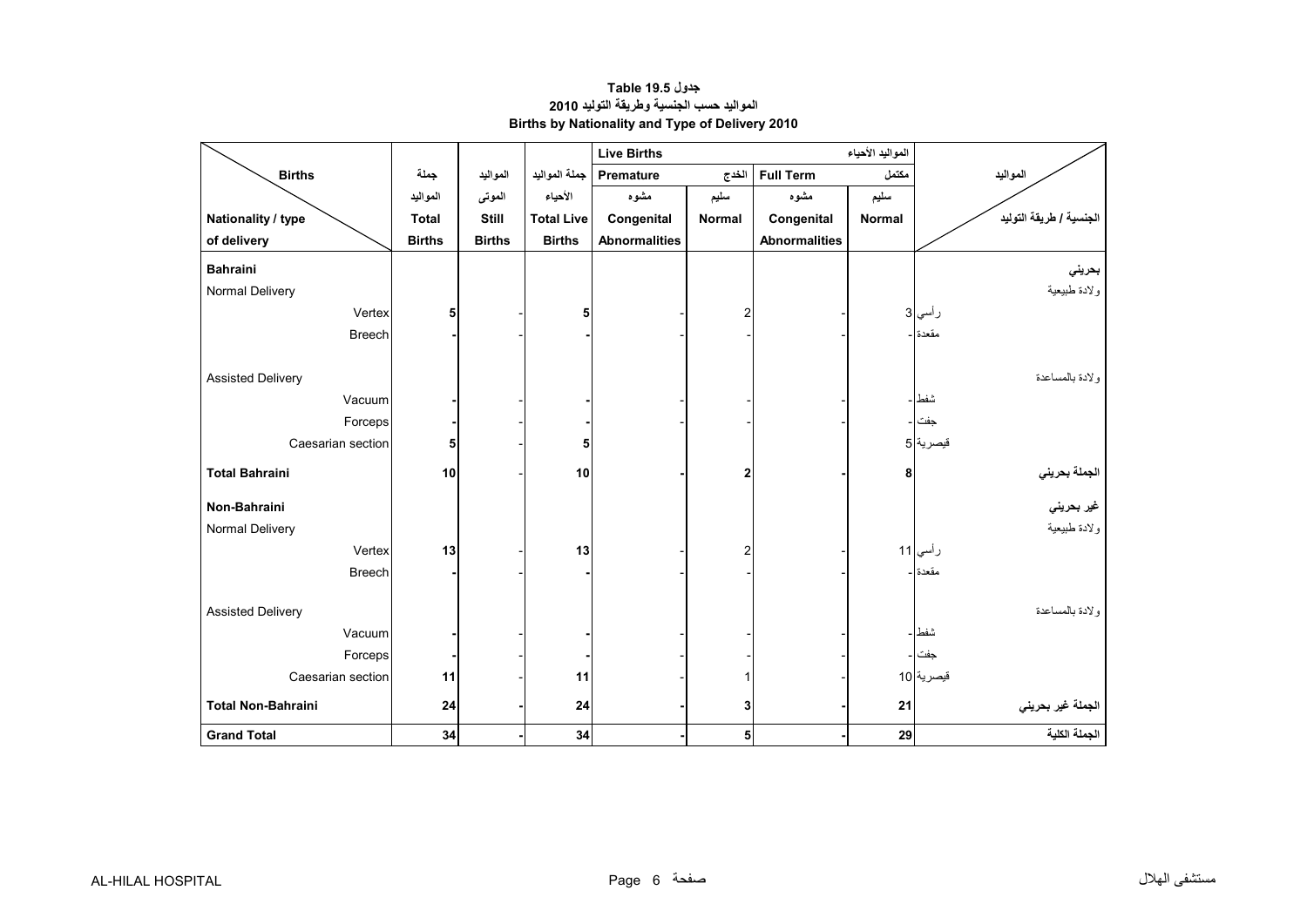<span id="page-5-0"></span>

|                        | <b>Procedure Type</b>  |                       | نوع الإجراء    |                 |
|------------------------|------------------------|-----------------------|----------------|-----------------|
| <b>Department</b>      | الجملة<br><b>Total</b> | صغيرة<br><b>Minor</b> | كبيرة<br>Major | القسم           |
| <b>General Surgery</b> | 386                    | 162                   | 224            | الجراحة العامة  |
| Orthopedics & Fracture | 144                    | 66                    | 78             | العظام          |
| Ear, Nose & Throat     | 95                     | 7                     | 88             | أنف وأذن وحنجرة |
| Obstetrics             | 248                    |                       | 247            | الو لادة        |
| Dental                 | 10                     |                       | 10             | الأسنان         |
| Endoscopies            | 122                    | 122                   |                | المناظير        |
| Urology                | 373                    | 207                   | 166            | المسالك البولبة |
| <b>Total</b>           | 1,378                  | 565                   | 813            | الجملة          |

# **اإلجراءات الجراحية الكبيرة <sup>و</sup> الصغيرة حسب القسم <sup>2010</sup> Major and Minor Operations by Department 2010 جدول 19.6 Table**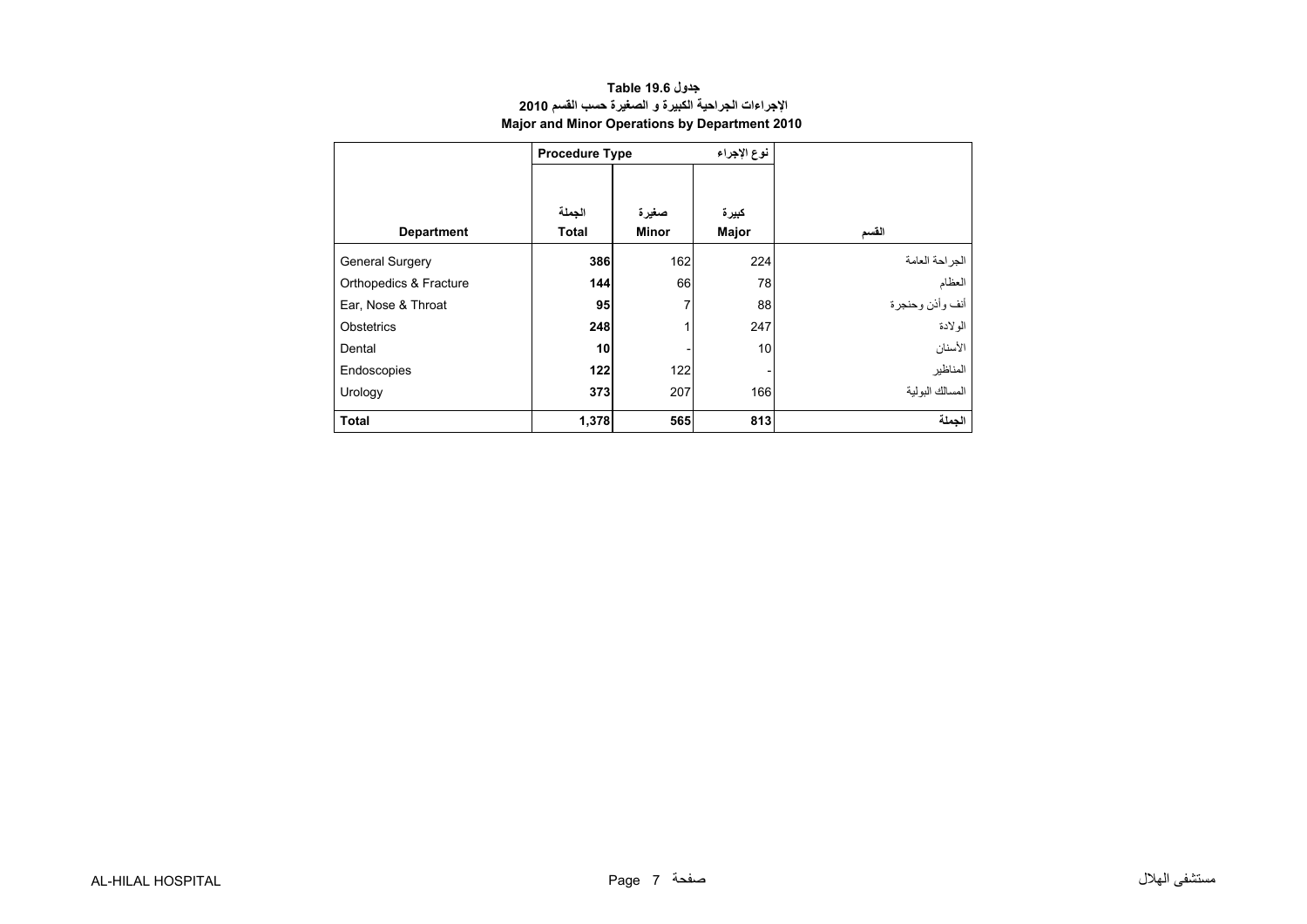<span id="page-6-0"></span>

|                                    | <b>Total</b> |        | الجملة | Non-Bahraini    |        |        | Bahraini  غیر بحرینی |        | بحريلي |                                    |
|------------------------------------|--------------|--------|--------|-----------------|--------|--------|----------------------|--------|--------|------------------------------------|
|                                    |              |        |        |                 |        |        |                      |        |        |                                    |
|                                    | الجملة       | أنشى   | ڏکر    | الجملة          | أنشى   | ذكر    | الجملة               | أنثى   | ذكر    |                                    |
| <b>Type of Test</b>                | <b>Total</b> | Female | Male   | <b>Total</b>    | Female | Male   | <b>Total</b>         | Female | Male   | نوع الفحص                          |
| Clinical chemistry of blood        | 73,189       | 35,862 | 37.327 | 40,984          | 18,033 | 22.951 | 32,205               | 17,829 | 14,376 | فحص الدم الكيميائي                 |
| Endocrine function tests & enzymes | 8,175        | 4.169  | 4,006  | 4,413           | 2,471  | 1,942  | 3,762                | 0.698  | 2.064  | فحو صبات الغدد الصماء و الأنز بمات |
| Serology & immunology              | 9,631        | 4.719  | 4,912  | 5,201           | 2,288  | 2,913  | 4,430                | 2,431  | 1,999  | فحوصات الأمصال                     |
| Haematology                        | 25,632       | 11,868 | 13,764 | 13,841          | 6,090  | 7,751  | 11,791               | 5,778  | 6,013  | تحاليل الدم                        |
| General pathology                  | 10,035       | 4.917  | 5,118  | 5,419           | 2,384  | 3,035  | 4,616                | 2,533  | 2,083  | فحو صبات الأنسجة المجهر ية         |
| Other laboratories tests           | 55           | 55     |        | 30 <sup>1</sup> | 30     |        | 25                   | 25     |        | فحوصات أخرى                        |
| <b>Total</b>                       | 126,717      | 61,590 | 65,127 | 69,888          | 31,296 | 38,592 | 56,829               | 30,294 | 26,535 | الحملة                             |

### **الفحوصات المختبرية حسب نوع الفحص والجنسية والنوع <sup>2010</sup> Laboratory Tests by Type of Test, Nationality and Sex 2010 جدول 19.7 Table**

# **Radiology Procedures by Type of Procedure, Nationality and Sex 2010 جدول 19.8 Table إجراءات األشعة حسب نوع اإلجراء والجنسية والنوع <sup>2010</sup>**

|                                 | <b>Total</b> |        |             | الجملة   Non-Bahraini |        | غیر بحرین <i>ی</i> | Bahraini |                 | بحريني          |               |
|---------------------------------|--------------|--------|-------------|-----------------------|--------|--------------------|----------|-----------------|-----------------|---------------|
|                                 |              |        |             |                       |        |                    |          |                 |                 |               |
|                                 | الحملة       | أنثى   | ذكر         | الحملة                | أنثى   | نکر                | الحملة   | أنشى            | ذكر             |               |
| <b>Type of Procedure</b>        | <b>Total</b> | Female | <b>Male</b> | <b>Total</b>          | Female | <b>Male</b>        | Total    | Female          | <b>Male</b>     | نوع الإجراء   |
| Plain & general radiography     | 10,227       | 3,936  | 6,291       | 4,929                 | .383   | 3,546              | 5,298    | 2,553           | 2.745           | تصوير عادي    |
| Radiography with contrast media | 73           | 42     | 31          | 47                    | 26     | 21                 | 26       | 16 <sup>1</sup> | 10 <sup>1</sup> | تصوير بالصبغة |
| <b>Total</b>                    | 10,300       | 3,978  | 6,322       | 4,976                 | 1,409  | 3,567              | 5,324    | 2,569           | 2,755           | الحملة        |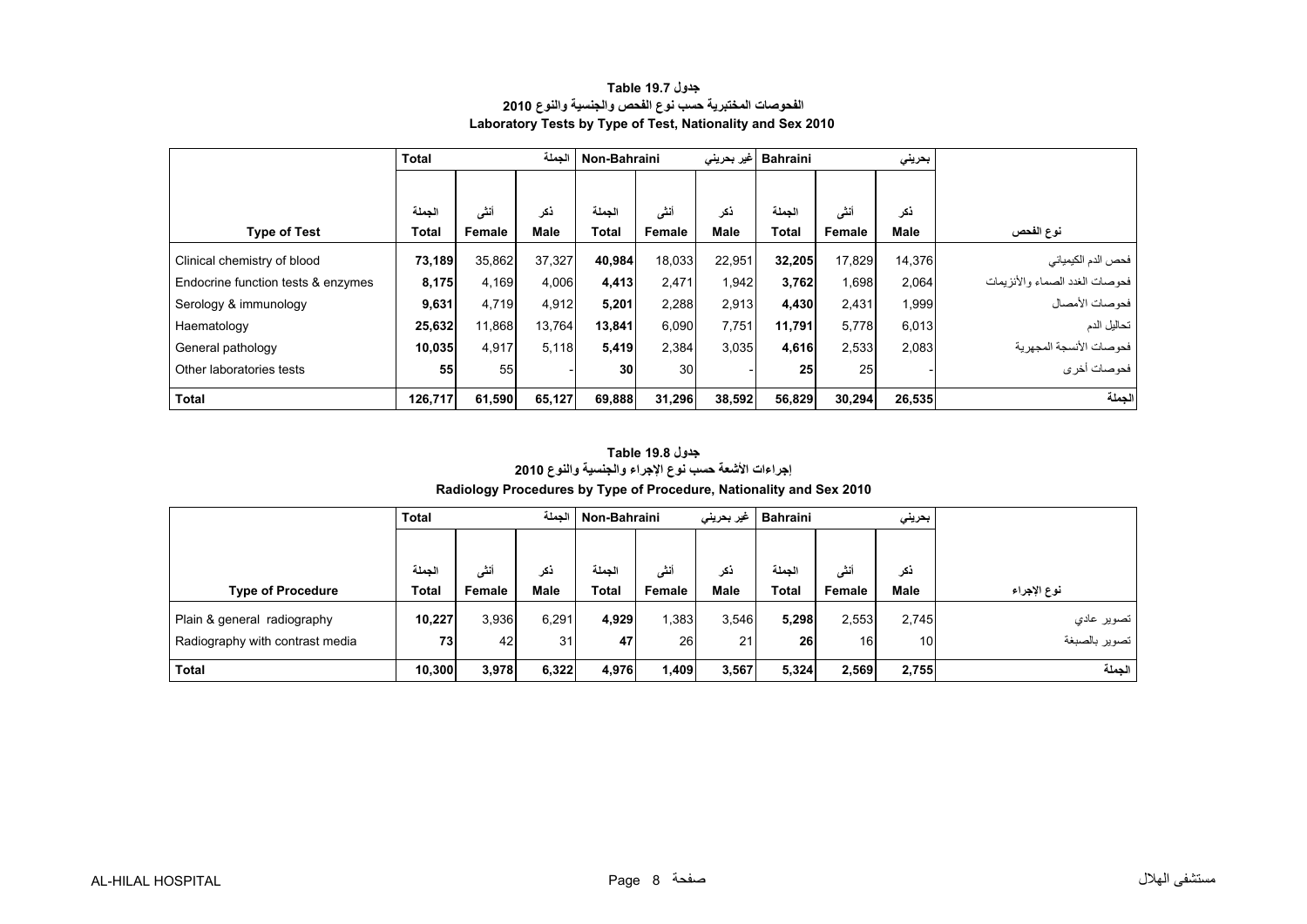<span id="page-7-0"></span>

|                          | <b>Total</b> |        |             | Non-Bahraini الجملة |        | غیر بحرینی  | Bahraini     |               | بحريني |                 |
|--------------------------|--------------|--------|-------------|---------------------|--------|-------------|--------------|---------------|--------|-----------------|
|                          |              |        |             |                     |        |             |              |               |        |                 |
|                          | الجملة       | أنشى   | ذكر         | الجملة              | أننى   | نكر         | الجملة       | أنشى          | ذكر    |                 |
| <b>Type of Treatment</b> | Total        | Female | <b>Male</b> | <b>Total</b>        | Female | <b>Male</b> | <b>Total</b> | <b>Female</b> | Male   | نوع العلاج      |
| General treatment        | 3,831        | 1,796  | 2,035       | 1,342               | 526    | 816         | 2,489        | 1,270         | 1,219  | العلاج العام    |
| <b>Gum treatment</b>     | 904          | 436    | 468         | 250                 | 105    | 145         | 654          | 331           | 323    | علاج اللثة      |
| Nerve                    | 1,623        | 849    | 774         | 226                 | 94     | 132         | 1,397        | 755           | 642    | علاج الأعصاب    |
| Surgical treatment       | 215          | 101    | 114         | 84                  | 44     | 40          | 131          | 57            | 74     | االعلاج الجراحي |
| Filling                  | 2,381        | 1,241  | 1,140       | 584                 | 269    | 315         | 1,797        | 972           | 825    | الحشو           |
| Extraction               | 1,434        | 633    | 801         | 671                 | 255    | 416         | 763          | 378           | 385    | الخلع           |
| Denture                  | 812          | 402    | 410         | 155                 | 67     | 88          | 657          | 335           | 322    | التركيب         |
| <b>Orthodontics</b>      | 4,056        | 3,045  | 1,011       | 1,029               | 692    | 337         | 3,027        | 2,353         | 674    | تقويم الأسنان   |
| <b>Total</b>             | 15,256       | 8,503  | 6,753       | 4,341               | 2,052  | 2,289       | 10,915       | 6,451         | 4,464  | الجملة          |

## **عالج األسنان حسب نوع العالج والجنسية والنوع <sup>2010</sup> Dental Treatment by Type of Treatment, Nationality and Sex 2010 جدول 19.9 Table**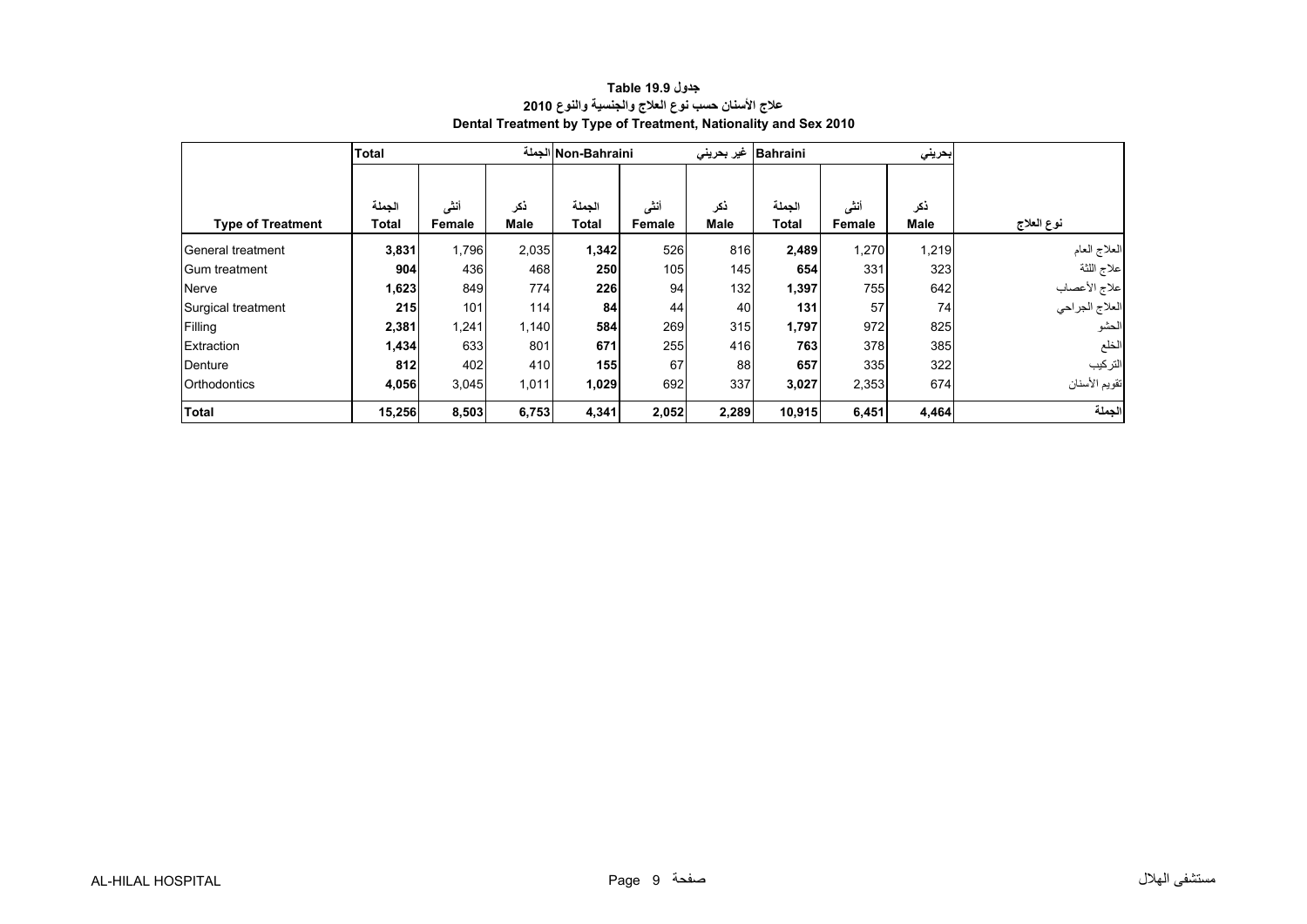<span id="page-8-0"></span>

|                         | الجملة                    |                 |              | من سنتين الى خمس سنوات |                 |              | من سنة الى سنتين |                 |              | أقل من سنة      |                 |                            |                                      |
|-------------------------|---------------------------|-----------------|--------------|------------------------|-----------------|--------------|------------------|-----------------|--------------|-----------------|-----------------|----------------------------|--------------------------------------|
|                         | <b>Total</b>              |                 |              | $2 - 5$ years          |                 |              | $1 - 2$ years    |                 |              | Below 1 year    |                 |                            |                                      |
|                         |                           |                 |              |                        |                 |              |                  |                 |              |                 |                 |                            |                                      |
| الجملة                  | غير بحريني                | بحريني          | الجملة       | غير بحريني             | بحريني          | الجملة       | غير بحريني       | بحريني          | الجملة       | غير بحريني      | بحريني          |                            | نوع التطعيم                          |
|                         | Non-                      |                 |              | Non-                   |                 |              | Non-             |                 |              | Non-            |                 |                            | Type of vaccine                      |
| <b>Total</b>            | <b>Bahraini</b>           | <b>Bahraini</b> | <b>Total</b> | <b>Bahraini</b>        | <b>Bahraini</b> | <b>Total</b> | <b>Bahraini</b>  | <b>Bahraini</b> | <b>Total</b> | <b>Bahraini</b> | <b>Bahraini</b> |                            |                                      |
|                         |                           |                 |              |                        |                 |              |                  |                 |              |                 |                 | <b>Hepatitis B/DPT/HIB</b> | التهاب الكبد الوبائي (ب) /           |
|                         |                           |                 |              |                        |                 |              |                  |                 |              |                 |                 |                            | التطعيم الثلاثي/هيموفلز انفلونزا (ب) |
| 10                      | 9                         |                 |              |                        |                 |              |                  |                 | 9            | 8               |                 | Dose 1                     | جرعة أولىي                           |
| $\mathbf{2}$            | $\overline{\mathbf{c}}$   |                 |              |                        |                 |              |                  |                 | $\mathbf{2}$ |                 |                 | Dose 2                     | جرعة ثانية                           |
| $\mathbf{3}$            | $\ensuremath{\mathsf{3}}$ |                 |              |                        |                 |              |                  |                 |              |                 |                 | Dose 3                     | جرعة ثالثة                           |
| 24                      | 24                        |                 |              |                        |                 | 24           | 24               |                 |              |                 |                 | Booster 1 dose             | جرعة منشطة أولي                      |
| 20 <sup>1</sup>         | 20                        |                 | 20           | 20                     |                 |              |                  |                 |              |                 |                 | Booster 2 dose             | جرعة منشطة ثانية                     |
|                         |                           |                 |              |                        |                 |              |                  |                 |              |                 |                 |                            |                                      |
|                         |                           |                 |              |                        |                 |              |                  |                 |              |                 |                 | Poliomyelitis              | شلل الأطفال                          |
| 9 <sub>l</sub>          | 8                         |                 |              |                        |                 |              |                  |                 | 8            |                 |                 | Dose 1                     | جرعة أولىي                           |
| $\mathbf{z}$            | $\overline{\mathbf{c}}$   |                 |              |                        |                 |              |                  |                 | $\mathbf{2}$ |                 |                 | Dose 2                     | جرعة ثانية                           |
| $\overline{\mathbf{c}}$ | $\boldsymbol{2}$          |                 |              |                        |                 |              |                  |                 |              |                 |                 | Dose 3                     | جرعة ثالثة                           |
| 24                      | 24                        |                 |              |                        |                 | 24           | 24               |                 |              |                 |                 | Booster 1 dose             | جرعة منشطة أوليي                     |
| 18                      | 18                        |                 | 18           | 18                     |                 |              |                  |                 |              |                 |                 | Booster 2 dose             | جرعة منشطة ثانية                     |
|                         |                           |                 |              |                        |                 |              |                  |                 |              |                 |                 | Mumps, Measles, Rubella    | الحصبة والحصبة الألمانية وأبو كعب    |
| 34                      | 33                        |                 |              | $\mathbf{1}$           |                 | 32           | 32               |                 |              |                 |                 | Dose 1                     | جرعة أولىي                           |
| 20                      | 20                        |                 | 20           | 20                     |                 |              |                  |                 | <b>NA</b>    | <b>NA</b>       | <b>NA</b>       | Dose 2                     |                                      |
|                         |                           |                 |              |                        |                 |              |                  |                 |              |                 |                 |                            | جرعة ثانية                           |

## **التطعيمات حسب نوع التطعيم وفئات العمر والجنسية <sup>2010</sup> Immunization by Type of Vaccine, Age Groups and Nationality 2010 جدول 19.10 Table**